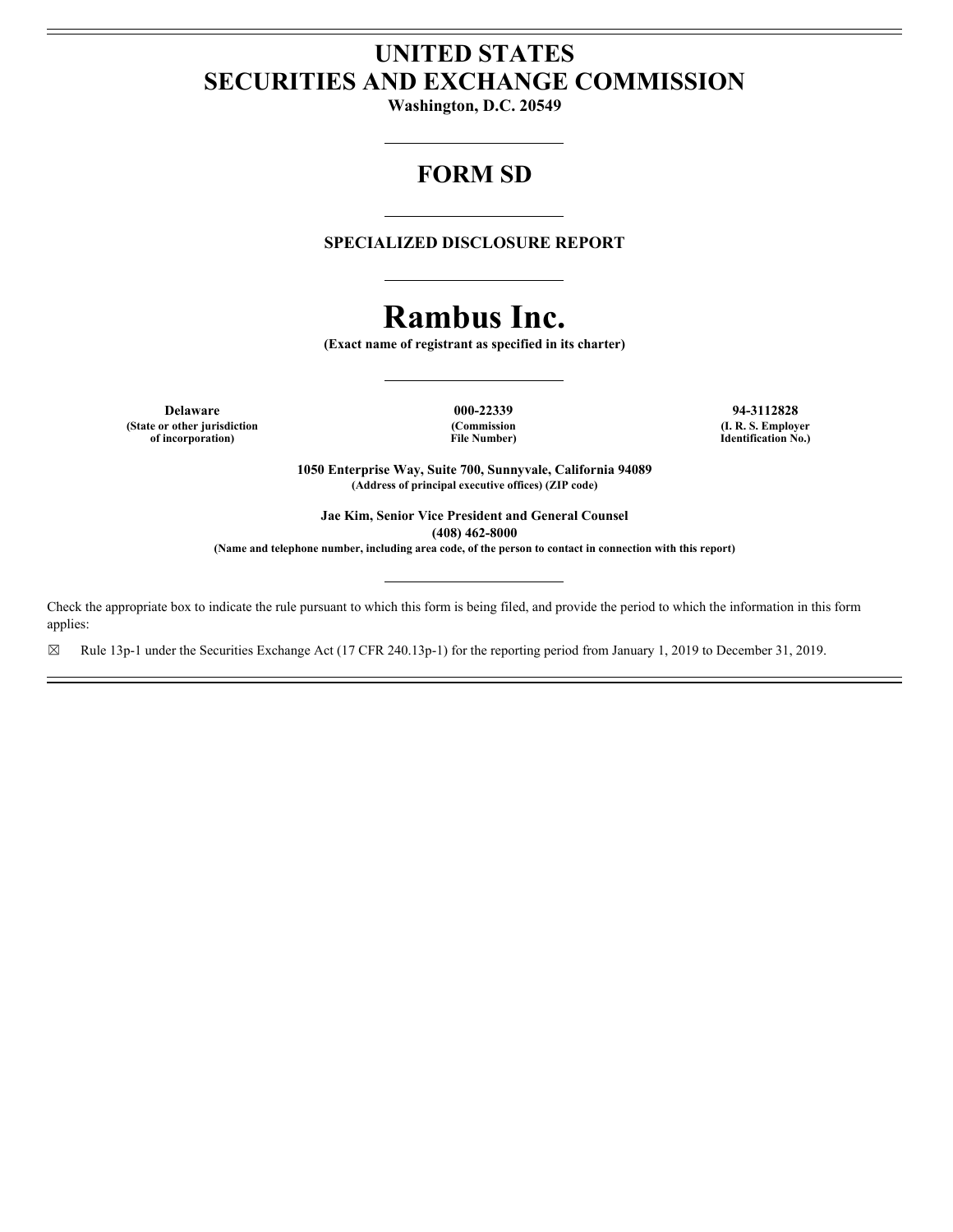#### **Section 1 – Conflict Minerals Disclosure**

#### **Item 1.01 Conflict Minerals Disclosure and Report**

This Form SD is being filed pursuant to Rule 13p-1 under the Securities Exchange Act of 1934.

A copy of Rambus Inc.'s Conflict Minerals Report for the period from January 1, 2019 through December 31, 2019 is filed as Exhibit 1.01 to this Form SD.

The information in this Form SD, including the Conflict Minerals Report, is publicly available on our website at www.rambus.com.

#### **Item 1.02 Exhibit**

Rambus Inc. is hereby filing its Conflict Minerals Report as Exhibit 1.01 as required by Item 1.01 of this Form SD.

#### **Section 2 – Exhibits**

#### **Item 2.01 Exhibits**

Exhibit 1.01 – Rambus Inc. Conflict Minerals Report for the reporting period January 1, 2019 to December 31, 2019 as required by Items 1.01 and 1.02 of this Form SD.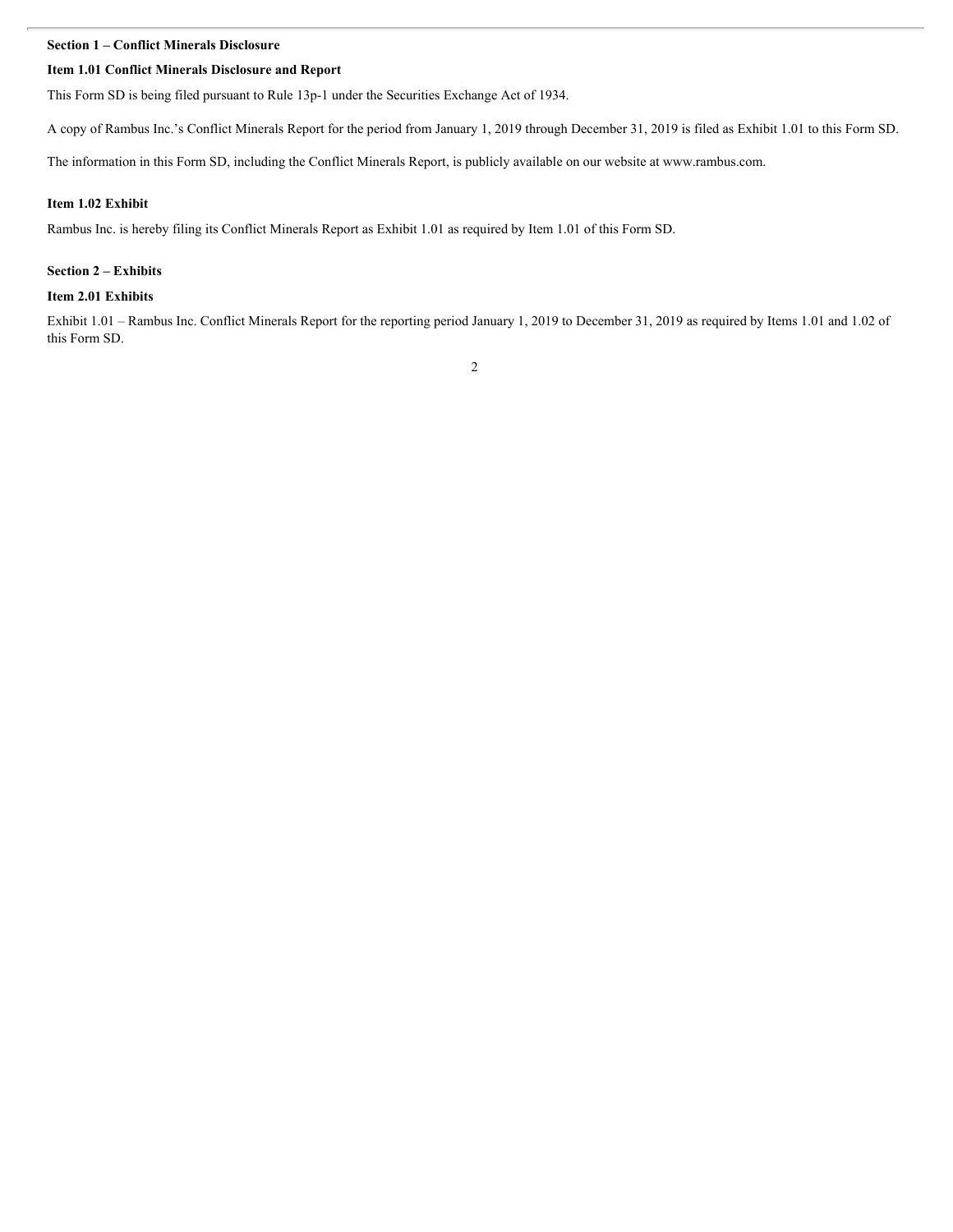# **SIGNATURES**

Pursuant to the requirements of the Securities Exchange Act of 1934, the registrant has duly caused this report to be signed on its behalf by the undersigned hereunto duly authorized.

# **RAMBUS INC.**

/s/ Jae Kim

Jae Kim, Senior Vice President & General Counsel

Date: June 1, 2020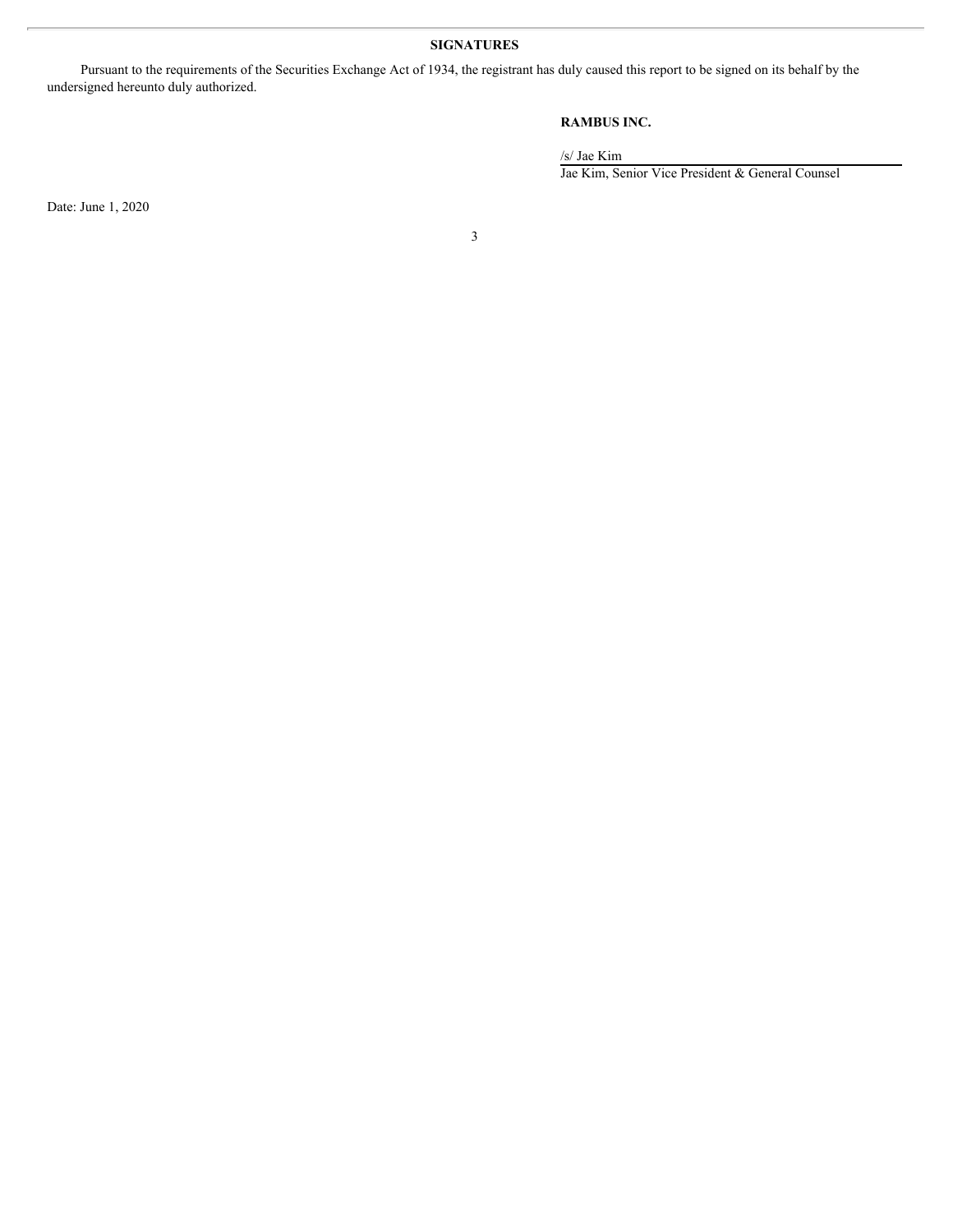# **EXHIBIT INDEX**

**Exhibit No. Description** 1.01 Rambus Inc. Conflict Minerals Report for the reporting period January 1, 2019 to December 31, 2019.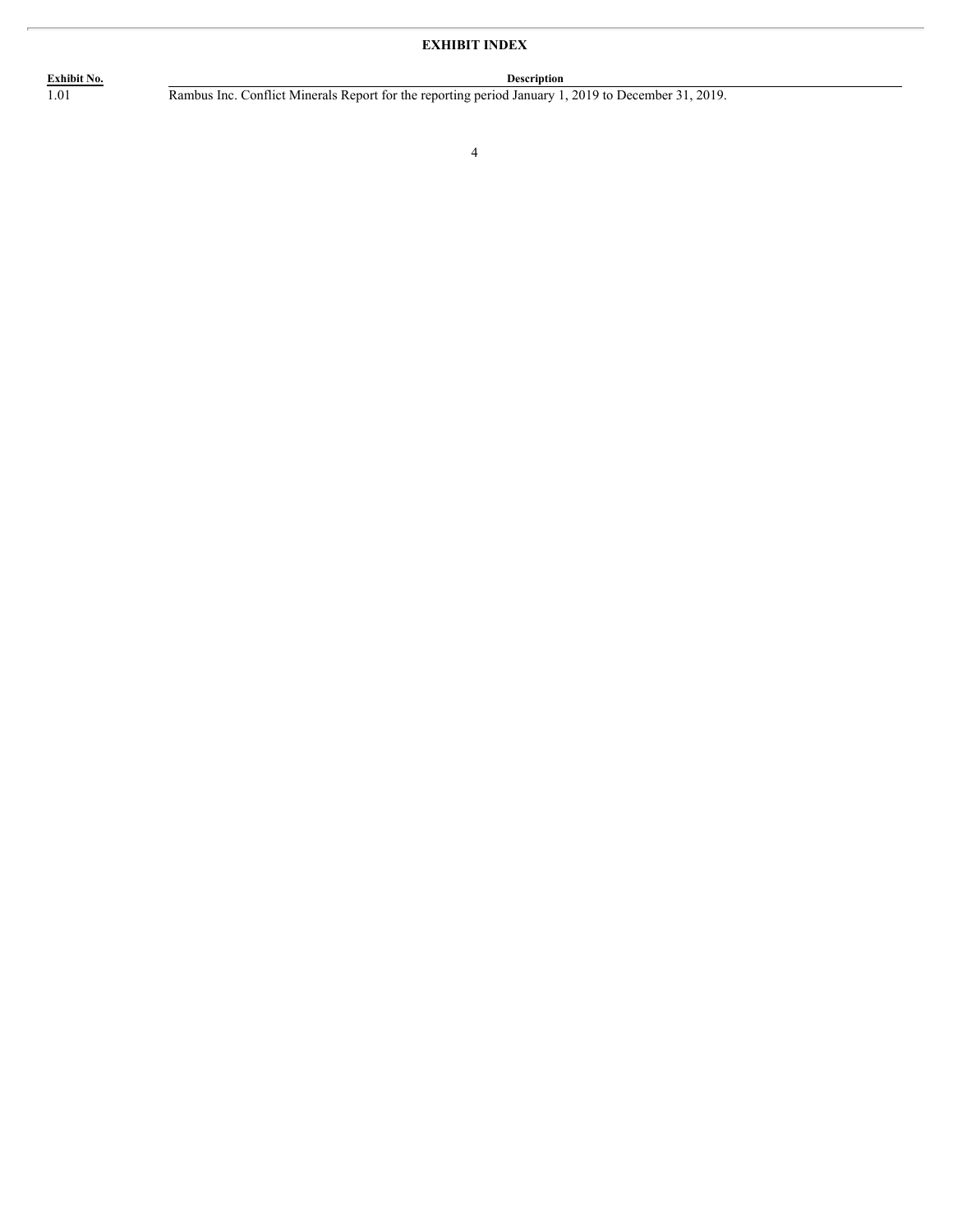## **Rambus Inc. Conflict Minerals Report For the Reporting Period from January 1, 2019 to December 31, 2019**

#### **Introduction**

This Conflict Minerals Report (this "Report") of Rambus Inc. ("we," "Rambus" or the "Company") for the reporting period January 1, 2019 to December 31, 2019 (the "Reporting Period") has been prepared in accordance with the requirements of Rule 13p-1 (the "Rule") and Form SD promulgated under the Securities Exchange Act of 1934, as amended.

The Rule requires disclosure of certain information when a company manufactures or contracts to manufacture products where the minerals specified in the Rule are necessary to the functionality or production of those products. The specified minerals are referred to as "Conflict Minerals," which include gold, columbite-tantalite (coltan), cassiterite, wolframite and their derivatives, which are limited to tantalum, tin and tungsten. The "Covered Countries" for purposes of the Rule and this Report are the Democratic Republic of Congo (the "DRC"), or any adjoining country, including the Republic of Congo, the Central African Republic, South Sudan, Uganda, Rwanda, Burundi, Tanzania, Zambia and Angola.

This Report and Form SD can be found on our website at www.rambus.com.

### **Company Overview**

Dedicated to making data faster and safer, Rambus creates innovative hardware, software and services that drive technology advancements from the data center to the mobile edge. Our architecture licenses, IP cores, chips, software, and services span memory and interfaces, security, and emerging technologies to positively impact the modern world. We collaborate with the industry, partnering with leading chip and system designers, foundries, and service providers. Integrated into a wide array of devices and systems, our products power and secure diverse applications, including data center infrastructure, Big Data and Internet of Things (IoT) security. We intend to continue our growth into new technology fields, consistent with our mission to create value through our innovations and to make those technologies available through the shipment of products, the delivery of services, and licensing business models.

During the Reporting Period we continued to ship our physical semiconductor products and workstation solutions. We offer DDR2, DDR3 and DDR4 chipsets for RDIMM, LRDIMM and NVDIMM server modules that support the data center and enterprise server infrastructure markets. For such products we operate a fabless business model and use third-party foundries and assembly and test manufacturing contractors to manufacture, assemble and test our semiconductor products.

#### **Description of the Company's Conflict Minerals Policy**

Our goal is to eliminate the use of Conflict Minerals. We are aware that our chipsets contain tin, tantalum, tungsten and gold ("3TG") metals that are necessary to the functionality or production of those products. To this end, Rambus works with its chipset suppliers to identify the sources of all 3TG metals used in our chipsets. If any of these metals originate from the Covered Countries, then further investigation is required.

We use the tools provided by the Responsible Minerals Initiative ("RMI") to gather information from our suppliers. The information requested includes the name and location of smelters or refiners used to produce the metals, and the origin of the minerals. Our due diligence process and efforts are consistent with the Organization for Economic Co-operation and Development ("OECD") Due Diligence Guidance for Responsible Supply Chains of Minerals from Conflict-Affected and High-Risk Areas ("OECD Guidance").

Our Conflict Minerals Policy can be found on our website at www.rambus.com.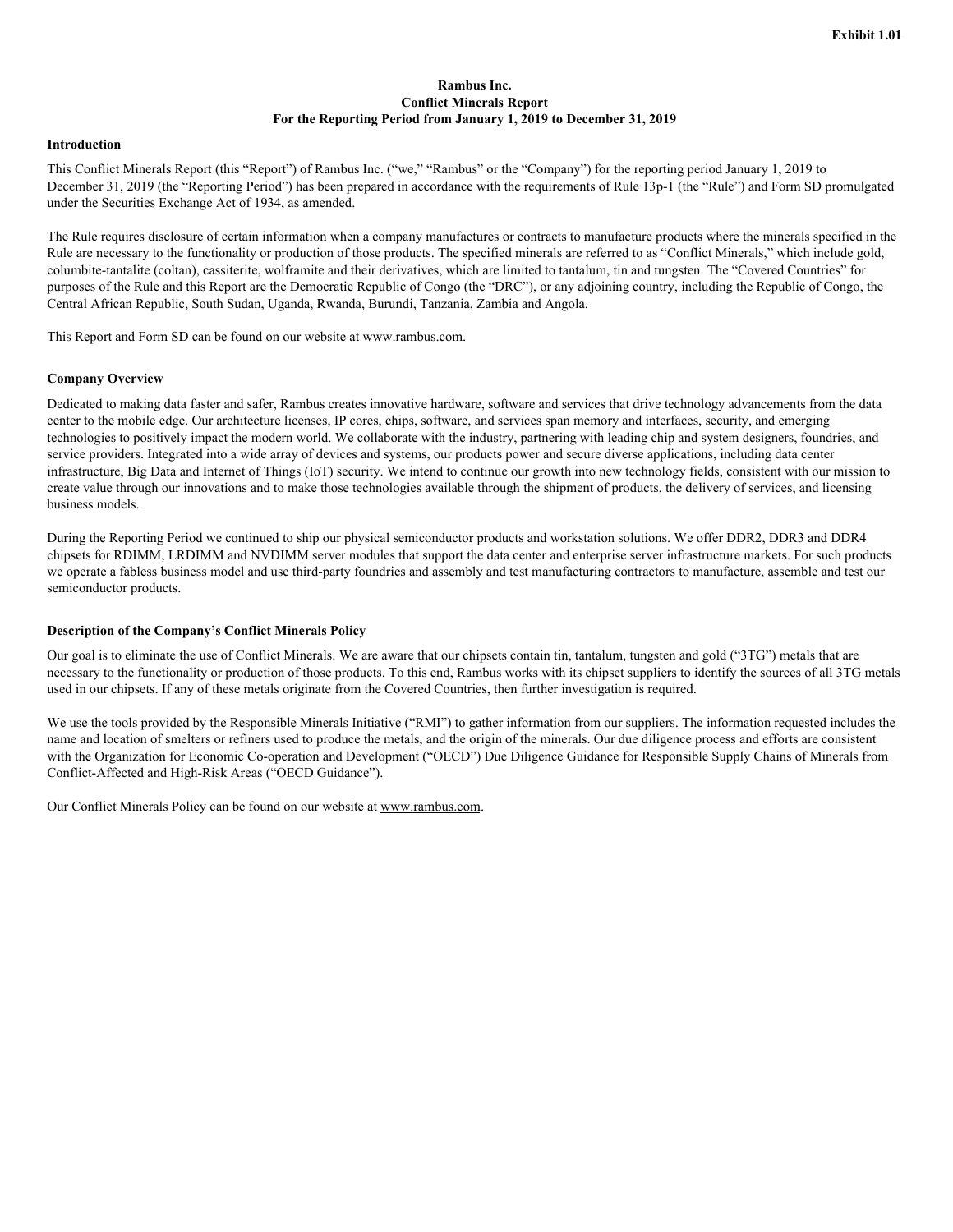#### **Description of the Company's Supply Chain**

Because we operate a fabless business model, we do not directly purchase 3TG from mines, smelters, or refiners. Therefore, we must rely on our suppliers to provide information regarding the country of origin of Conflict Minerals that are included in the Covered Products (as defined below). Many of our suppliers do not purchase raw materials directly and must rely on their downstream suppliers and sub-suppliers to determine the origin of their raw materials. Thus, reliably determining the origin is a difficult task, and our suppliers are highly dependent on the information provided to them by their suppliers and sub-suppliers which are often far removed from the direct smelter or refiner. Additionally, many of our suppliers are not directly subject to the same conflict minerals law and regulations as we are.

#### **Identification of Conflict Minerals and of the Company's Products Covered by this Report**

We sent a questionnaire to our operating business units inquiring whether during the Reporting Period any of our units manufactured or contracted to manufacture any products containing Conflict Minerals necessary to such products' functionality or production.

Based on these inquiries, we determined that our chipsets were the only products that met this test ("Covered Products"). We found that Conflict Minerals were not necessary to the functionality or production of any product that we manufactured or contracted to manufacture other than the Covered Products that we contracted to manufacture during the Reporting Period.

From this information, we developed a list of direct suppliers within our chipset supply chain to be surveyed and who provided 3TG materials for our products. Engineering and evaluation materials were not included in our analysis.

#### **Description of the Company's Reasonable Country of Origin Inquiry**

We conducted in good faith a reasonable country of origin inquiry ("RCOI") with respect to the Covered Products that were manufactured or contracted to be manufactured by us during the Reporting Period. The RCOI is reasonably designed to determine if any of the Conflict Minerals in the Covered Products originated in the Covered Countries and whether any of the Conflict Minerals may be from recycled or scrap sources.

Once we identified our list of suppliers, we began the process of surveying the supply chain using the RMI's Conflict Minerals Reporting Template ("CMRT"). The CMRT is used predominantly throughout the electronics industry and requests relevant information, including details of the smelters and refiners where the materials were processed and the location of mines where the minerals originated.

We informed each identified supplier of our desire to use only materials verified to be conflict-free and asked them to return a completed CMRT. Responses were reviewed for completeness, reasonableness, and consistency, and we followed up with our suppliers for corrections and clarifications as needed.

Based on the responses from the suppliers, we were not able to conclusively determine the complete geographic origin of all 3TG materials used in our Covered Products. Therefore, we proceeded to perform the due diligence process outlined below.

#### **Description of the Company's Due Diligence Process**

Based on the information provided to us by our suppliers, we undertook additional due diligence processes and efforts based on the OECD Guidance in order to determine if any Conflict Materials included in our Covered Products may have originated in the Covered Countries and if so, whether they benefited armed groups in those countries.

In accordance with the OECD Guidance, the design of our due diligence includes the five steps described below.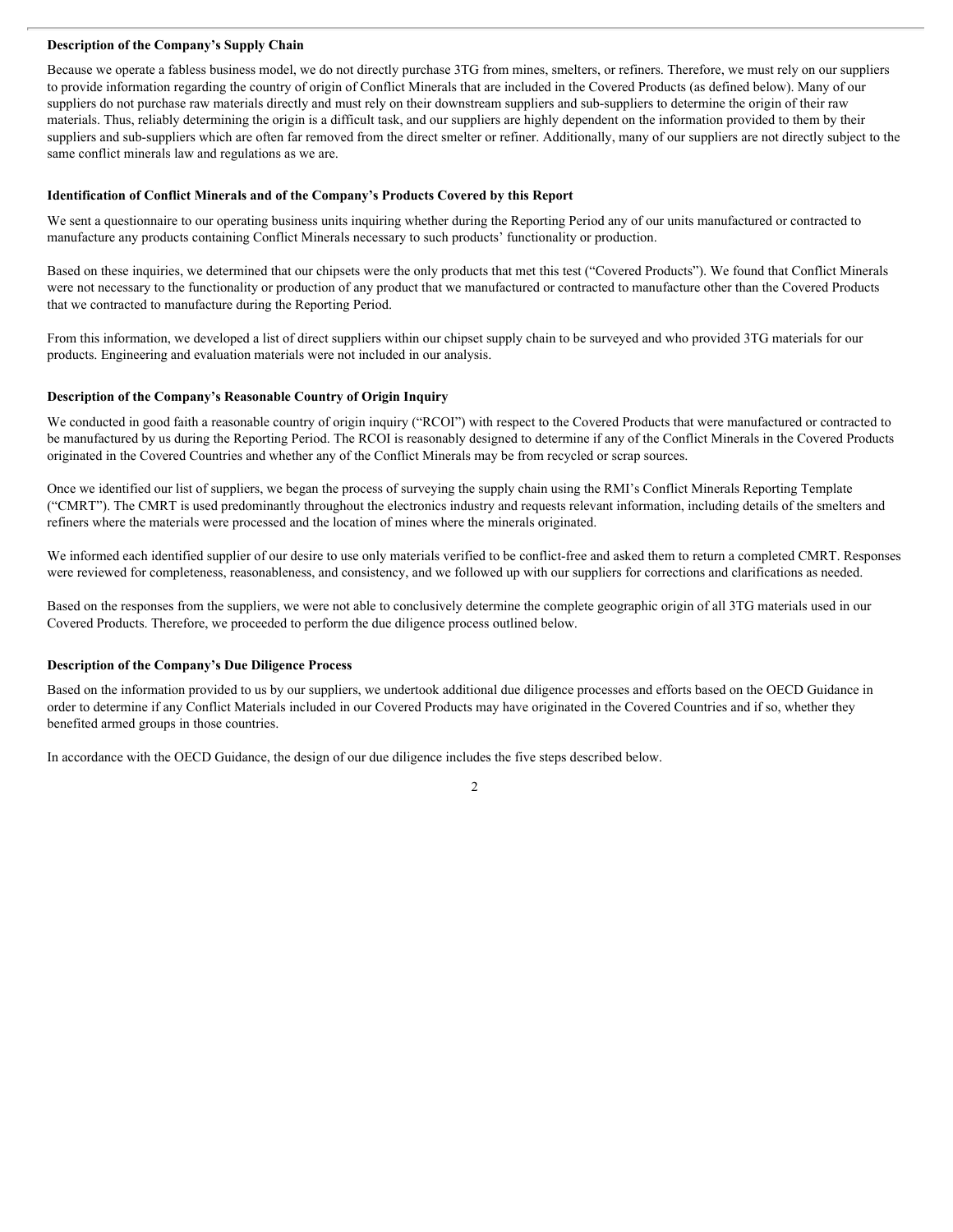#### *Step 1: Establish Strong Company Management Systems*

We have completed a number of steps to establish a management system for addressing the sourcing of Conflict Minerals in our Covered Products. These actions include:

- **Adopt and Commit to a Supply Chain Policy for Conflict Minerals:** We are committed to responsible relationships with customers, suppliers and business partners under our Code of Business Conduct and Ethics ("Code of Conduct") publicly available on our website at www.rambus.com. Our Code of Conduct standards apply worldwide and outline expected behaviors for everyone who works for us or serves on our Board of Directors. These expected behaviors include, without limitation, conducting all business relationships, including with suppliers, in an honest and ethical manner and in compliance with all applicable laws and refraining from participating or aiding a supplier who is seeking to commit an unethical act. We have also adopted a Conflict Minerals Policy.
- **Internal Management to Support Supply Chain Due Diligence:** We have established a management system for disclosing our use of Conflict Minerals under the Rule. This management system is sponsored by our General Counsel as well as executive-level representatives and a team of subject matter experts from relevant functions such as finance, legal, operations and engineering. The team of subject matter experts is responsible for ensuring our Conflict Minerals disclosure compliance.
- **Controls and Transparency to Support Supply Chain Diligence:** As described above, we undertook an RCOI with respect to the Conflict Minerals in our supply chain by requesting a CMRT be completed by each of our suppliers to gather information about their use of Conflict Minerals, the smelters and refiners in their supply chain that are included in our Covered Products, and the countries of origin for such Conflict Minerals.
- Supplier Engagement: With respect to the OECD requirement to strengthen engagement with suppliers, we inform our suppliers of our conflict mineral efforts and that they are expected to investigate their supply chains for conflict minerals information and inform us of the results.
- **Grievance Mechanism:** Code of Conduct contains procedures whereby employees can report violations.
- **Maintain records:** We have an existing document retention policy that includes retaining Conflict Minerals due diligence documentation.

#### *Step 2: Identify and Assess Risk in the Supply Chain*

As a fabless producer of semiconductor products, we have no direct relationship with 3TG suppliers. Thus, we rely on our direct suppliers to provide us with the necessary information about the source of Conflict Minerals contained in the Covered Products that we contract with them to manufacture for us. Our suppliers are similarly reliant upon information provided by their suppliers to provide information regarding the country of origin of Conflict Minerals that are included in the Covered Products. Thus, there is a risk that the final information provided to us and upon which we rely is incomplete or inaccurate.

#### *Step 3: Carry Out Independent Third-Party Audit of Supply Chain Due Diligence at Identified Points in the Supply Chain*

Because we do not have direct relationships with suppliers of the 3TG materials, we rely upon third parties to perform audits and certify smelters/refiners as conflict-free. Responsible Minerals Assurance Process (RMAP) coordinates audits of 3TG smelters/refiners and publishes lists of those that are found to be conflict-free by following OECD Guidelines. The RMI also publishes names of smelters/refiners that are actively in the process of becoming certified conflict-free, but have not completed the process to date. Rambus uses these published lists to determine if the smelters and refiners supplying 3TG materials for our Covered Products are conflict-free. If the sources of all 3TG materials for a product have been identified as conflict-free, then Rambus likewise considers such product as conflict-free.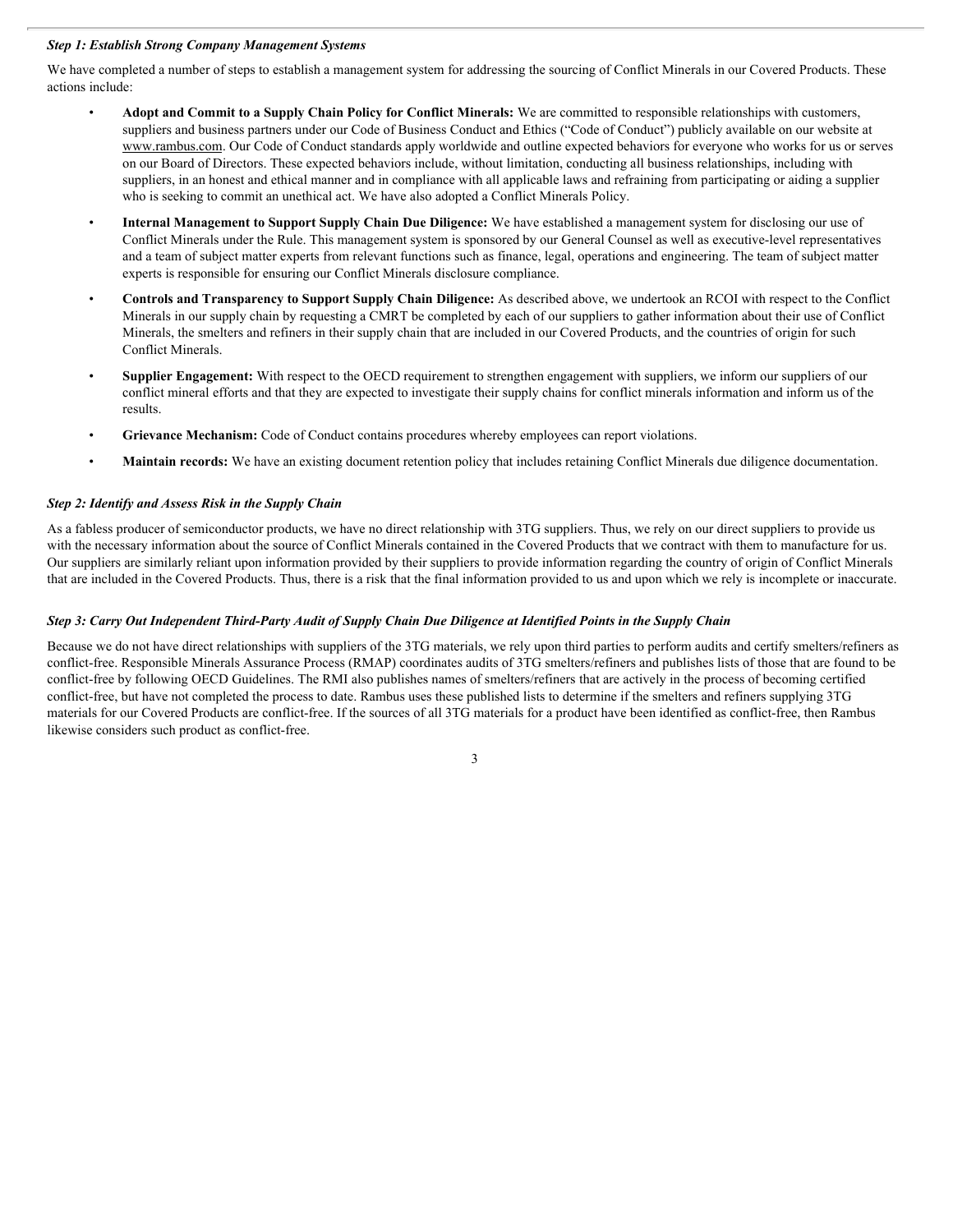#### *Step 4: Report on Supply Chain Due Diligence*

We report on our due diligence efforts as required by law. We publicly filed the Form SD and this Report with the SEC.

This Report includes information about the RCOI we undertook, our due diligence process designed to conform with the OECD Guidelines, the list of known smelters and refiners utilized in our supply chain identified in our due diligence process, and a description of our products that incorporate Conflict Minerals necessary to the functionality or production of such products.

# **Findings and Conclusions**

During the Reporting Period, we utilized five suppliers with respect to our chipset products and required all of these suppliers to perform and report on their supply chain due diligence through the use of the CMRT. We received a 100% response rate to our requests. Responses from our suppliers using the CMRT have been reviewed, combined and summarized. Responding parties provided a CMRT which includes a declaration page and a list of smelter and refinery names. Based on the information provided to us by our suppliers, we believe that, to the extent reasonably determinable, the facilities that were used to process the Conflict Minerals contained in the Covered Products included the smelters and refiners listed in Annex I below.

All suppliers provided complete lists of smelters representing 100% of the 3TG materials they utilized. Four suppliers declared that a portion of the 3TG metals came from the Covered Countries. However, these suppliers also indicated that such materials came from a smelter or refiner that has been audited and is listed as conflict-free and conformant by the RMI. One supplier declared that they are uncertain if any 3TG materials came from the Covered **Countries** 

We combined the responses from all suppliers and prepared a list of unique smelter or refiner names. We then used the RMI conformance lists to determine if the Conflict Minerals originate from the Covered Countries and could be benefitting armed groups. All of the smelters/refiners on our list have been verified as conformant by the RMAP. Therefore, based on our due diligence efforts, we conclude the Conflict Minerals contained in our Covered Products come from suppliers using smelters or refiners listed as conformant by RMI. However, we rely on our direct suppliers to provide us with the necessary information about the source of Conflict Minerals contained in the Covered Products that we contract with them to manufacture for us and our suppliers are similarly reliant upon information provided by their suppliers. Thus, there is a risk that the final information provided to us and upon which we rely is incomplete or inaccurate.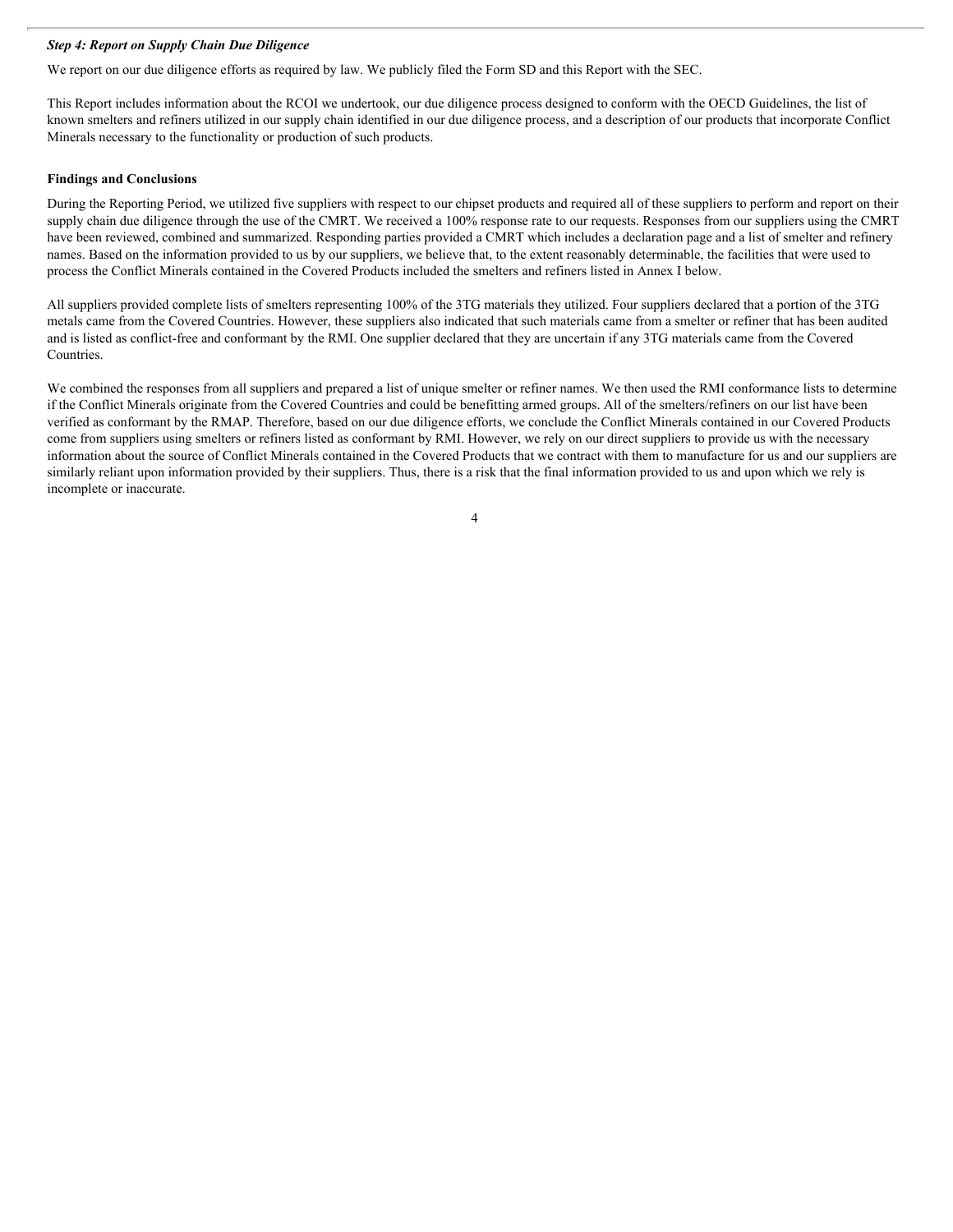# **ANNEX I – SMELTER LIST**

| Mineral      | <b>Smelter Name</b>                                                                                      | <b>Smelter ID</b>      | Country                             | <b>Status</b>            |
|--------------|----------------------------------------------------------------------------------------------------------|------------------------|-------------------------------------|--------------------------|
| Gold         | <b>Advanced Chemical Company</b>                                                                         | CID000015              | UNITED STATES OF AMERICA            | Conformant               |
| Gold         | Aida Chemical Industries Co., Ltd.                                                                       | CID000019              | JAPAN                               | Conformant               |
| Gold         | Allgemeine Gold-und Silberscheideanstalt A.G.                                                            | CID000035              | <b>GERMANY</b>                      | Conformant               |
| Gold         | Almalyk Mining and Metallurgical Complex (AMMC)                                                          | CID000041              | <b>UZBEKISTAN</b>                   | Conformant               |
| Gold         | AngloGold Ashanti Corrego do Sitio Mineracao                                                             | CID000058              | <b>BRAZIL</b>                       | Conformant               |
| Gold         | Argor-Heraeus S.A.                                                                                       | CID000077              | <b>SWITZERLAND</b>                  | Conformant               |
| Gold         | Asahi Pretec Corp.                                                                                       | CID000082              | JAPAN                               | Conformant               |
| Gold         | Asaka Riken Co., Ltd.                                                                                    | CID000090              | <b>JAPAN</b>                        | Conformant               |
| Gold         | Aurubis AG                                                                                               | CID000113              | <b>GERMANY</b>                      | Conformant               |
| Gold         | Bangko Sentral ng Pilipinas (Central Bank of the Philippines)                                            | CID000128              | <b>PHILIPPINES</b>                  | Conformant               |
| Gold         | Boliden AB                                                                                               | CID000157              | <b>SWEDEN</b>                       | Conformant               |
| Gold         | C. Hafner GmbH + Co. KG                                                                                  | CID000176              | <b>GERMANY</b>                      | Conformant               |
| Gold         | CCR Refinery - Glencore Canada Corporation                                                               | CID000185              | CANADA                              | Conformant               |
| Gold         | Cendres + Metaux S.A.                                                                                    | CID000189              | <b>SWITZERLAND</b>                  | Conformant               |
| Gold         | Chimet S.p.A.                                                                                            | CID000233              | <b>ITALY</b>                        | Conformant               |
| Gold         | DSC (Do Sung Corporation)                                                                                | CID000359              | KOREA, REPUBLIC OF                  | Conformant               |
| Gold         | DODUCO Contacts and Refining GmbH                                                                        | CID000362              | <b>GERMANY</b>                      | Conformant               |
| Gold         | Dowa                                                                                                     | CID000401              | <b>JAPAN</b>                        | Conformant               |
| Gold         | Eco-System Recycling Co., Ltd. East Plant                                                                | CID000425              | <b>JAPAN</b>                        | Conformant               |
| Gold         | <b>OJSC Novosibirsk Refinery</b>                                                                         | CID000493              | <b>RUSSIAN FEDERATION</b>           | Conformant               |
| Gold         | LT Metal Ltd.                                                                                            | CID000689              | KOREA, REPUBLIC OF                  | Conformant               |
| Gold         | Heimerle + Meule GmbH                                                                                    | CID000694              | <b>GERMANY</b>                      | Conformant               |
| Gold         | Heraeus Metals Hong Kong Ltd.                                                                            | CID000707              | <b>CHINA</b>                        | Conformant               |
| Gold         | Heraeus Precious Metals GmbH & Co. KG                                                                    | CID000711              | <b>GERMANY</b>                      | Conformant               |
| Gold         | Inner Mongolia Qiankun Gold and Silver Refinery Share Co., Ltd.                                          | CID000801              | <b>CHINA</b>                        | Conformant               |
| Gold         | Ishifuku Metal Industry Co., Ltd.                                                                        | CID000807              | <b>JAPAN</b>                        | Conformant               |
| Gold         | Istanbul Gold Refinery                                                                                   | CID000814              | <b>TURKEY</b>                       | Conformant               |
| Gold         | Japan Mint                                                                                               | CID000823              | <b>JAPAN</b>                        | Conformant               |
| Gold         | Jiangxi Copper Co., Ltd.                                                                                 | CID000855              | <b>CHINA</b>                        | Conformant               |
| Gold         | Asahi Refining USA Inc.                                                                                  | CID000920              | UNITED STATES OF AMERICA            | Conformant               |
| Gold         | Asahi Refining Canada Ltd.<br><b>JSC</b> Uralelectromed                                                  | CID000924<br>CID000929 | CANADA<br><b>RUSSIAN FEDERATION</b> | Conformant               |
| Gold<br>Gold |                                                                                                          | CID000937              |                                     | Conformant<br>Conformant |
| Gold         | JX Nippon Mining & Metals Co., Ltd.<br>Kazzinc                                                           | CID000957              | JAPAN<br><b>KAZAKHSTAN</b>          | Conformant               |
| Gold         | Kennecott Utah Copper LLC                                                                                | CID000969              | UNITED STATES OF AMERICA            | Conformant               |
| Gold         | Kojima Chemicals Co., Ltd.                                                                               | CID000981              | JAPAN                               | Conformant               |
| Gold         | Kyrgyzaltyn JSC                                                                                          | CID001029              | <b>KYRGYZSTAN</b>                   | Conformant               |
| Gold         | LS-NIKKO Copper Inc.                                                                                     | CID001078              | KOREA, REPUBLIC OF                  | Conformant               |
| Gold         | Materion                                                                                                 | CID001113              | UNITED STATES OF AMERICA            | Conformant               |
| Gold         | Matsuda Sangyo Co., Ltd.                                                                                 | CID001119              | JAPAN                               | Conformant               |
| Gold         | Metalor Technologies (Suzhou) Ltd.                                                                       | CID001147              | <b>CHINA</b>                        | Conformant               |
| Gold         | Metalor Technologies (Hong Kong) Ltd.                                                                    | CID001149              | <b>CHINA</b>                        | Conformant               |
| Gold         | Metalor Technologies (Singapore) Pte., Ltd.                                                              | CID001152              | <b>SINGAPORE</b>                    | Conformant               |
| Gold         | Metalor Technologies S.A.                                                                                | CID001153              | <b>SWITZERLAND</b>                  | Conformant               |
| Gold         | Metalor USA Refining Corporation                                                                         | CID001157              | UNITED STATES OF AMERICA            | Conformant               |
| Gold         | Metalurgica Met-Mex Penoles S.A. De C.V.                                                                 | CID001161              | MEXICO                              | Conformant               |
| Gold         | Mitsubishi Materials Corporation                                                                         | CID001188              | JAPAN                               | Conformant               |
| Gold         | Mitsui Mining and Smelting Co., Ltd.                                                                     | CID001193              | JAPAN                               | Conformant               |
| Gold         | Moscow Special Alloys Processing Plant                                                                   | CID001204              | <b>RUSSIAN FEDERATION</b>           | Conformant               |
| Gold         | Nadir Metal Rafineri San. Ve Tic. A.S.                                                                   | CID001220              | <b>TURKEY</b>                       | Conformant               |
| Gold         | Nihon Material Co., Ltd.                                                                                 | CID001259              | JAPAN                               | Conformant               |
| Gold         | Ohura Precious Metal Industry Co., Ltd.<br>OJSC "The Gulidov Krasnoyarsk Non-Ferrous Metals Plant" (OJSC | CID001325              | <b>JAPAN</b>                        | Conformant               |
| Gold         | Krastsvetmet)                                                                                            | CID001326              | <b>RUSSIAN FEDERATION</b>           | Conformant               |
| Gold         | PAMP S.A.                                                                                                | CID001352              | <b>SWITZERLAND</b>                  | Conformant               |
| Gold         | Prioksky Plant of Non-Ferrous Metals                                                                     | CID001386              | <b>RUSSIAN FEDERATION</b>           | Conformant               |
| Gold         | PT Aneka Tambang (Persero) Tbk                                                                           | CID001397              | <b>INDONESIA</b>                    | Conformant               |
| Gold         | PX Precinox S.A.                                                                                         | CID001498              | <b>SWITZERLAND</b>                  | Conformant               |
| Gold         | Rand Refinery (Pty) Ltd.                                                                                 | CID001512              | <b>SOUTH AFRICA</b>                 | Conformant               |
| Gold         | Royal Canadian Mint                                                                                      | CID001534              | <b>CANADA</b>                       | Conformant               |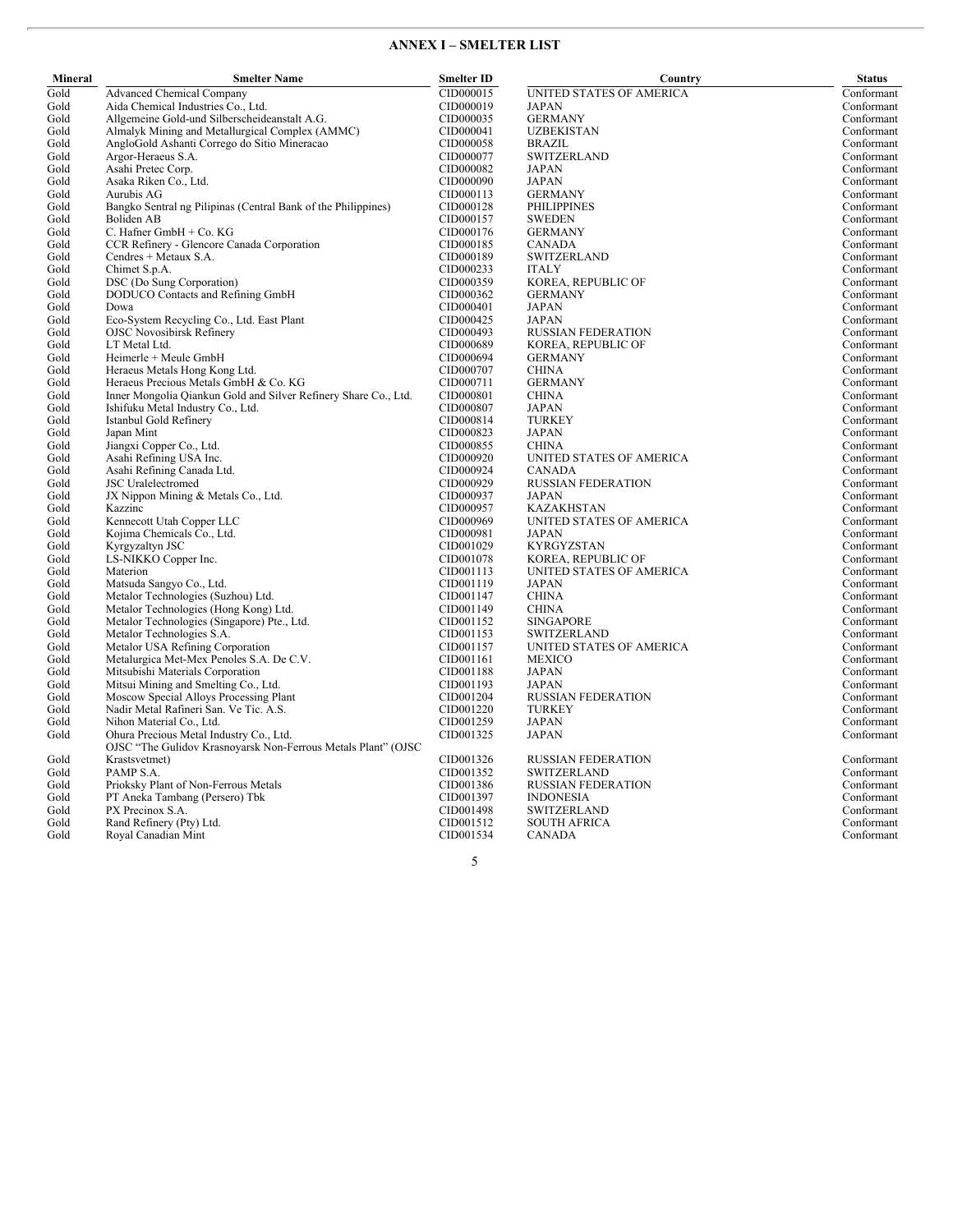| Mineral  | <b>Smelter Name</b>                                         | <b>Smelter ID</b> | Country                   | <b>Status</b> |
|----------|-------------------------------------------------------------|-------------------|---------------------------|---------------|
| Gold     | SEMPSA Joyeria Plateria S.A.                                | CID001585         | <b>SPAIN</b>              | Conformant    |
| Gold     | Shandong Zhaojin Gold & Silver Refinery Co., Ltd.           | CID001622         | <b>CHINA</b>              | Conformant    |
| Gold     | Sichuan Tianze Precious Metals Co., Ltd.                    | CID001736         | <b>CHINA</b>              | Conformant    |
| Gold     | SOE Shyolkovsky Factory of Secondary Precious Metals        | CID001756         | <b>RUSSIAN FEDERATION</b> | Conformant    |
| Gold     | Solar Applied Materials Technology Corp.                    | CID001761         | TAIWAN, PROVINCE OF CHINA | Conformant    |
| Gold     | Sumitomo Metal Mining Co., Ltd.                             | CID001798         | <b>JAPAN</b>              | Conformant    |
| Gold     | Tanaka Kikinzoku Kogyo K.K.                                 | CID001875         | <b>JAPAN</b>              | Conformant    |
| Gold     | The Refinery of Shandong Gold Mining Co., Ltd.              | CID001916         | <b>CHINA</b>              | Conformant    |
| Gold     | Tokuriki Honten Co., Ltd.                                   | CID001938         | JAPAN                     | Conformant    |
| Gold     | Torecom                                                     | CID001955         | KOREA, REPUBLIC OF        | Conformant    |
| Gold     | Umicore Brasil Ltda.                                        | CID001977         | <b>BRAZIL</b>             | Conformant    |
| Gold     | Umicore S.A. Business Unit Precious Metals Refining         | CID001980         | <b>BELGIUM</b>            | Conformant    |
| Gold     | United Precious Metal Refining, Inc.                        | CID001993         | UNITED STATES OF AMERICA  | Conformant    |
| Gold     | Valcambi S.A.                                               | CID002003         | <b>SWITZERLAND</b>        | Conformant    |
| Gold     | Western Australian Mint (T/a The Perth Mint)                | CID002030         | <b>AUSTRALIA</b>          | Conformant    |
| Gold     | Yamakin Co., Ltd.                                           | CID002100         | <b>JAPAN</b>              | Conformant    |
| Gold     | Yokohama Metal Co., Ltd.                                    | CID002129         | <b>JAPAN</b>              | Conformant    |
| Gold     | Zhongyuan Gold Smelter of Zhongjin Gold Corporation         | CID002224         | <b>CHINA</b>              | Conformant    |
| Gold     | Gold Refinery of Zijin Mining Group Co., Ltd.               | CID002243         | <b>CHINA</b>              | Conformant    |
| Gold     | Umicore Precious Metals Thailand                            | CID002314         | <b>THAILAND</b>           | Conformant    |
| Gold     | Geib Refining Corporation                                   | CID002459         | UNITED STATES OF AMERICA  | Conformant    |
| Gold     | MMTC-PAMP India Pvt., Ltd.                                  | CID002509         | <b>INDIA</b>              | Conformant    |
| Gold     | KGHM Polska Miedz Spolka Akcyjna                            | CID002511         | <b>POLAND</b>             | Conformant    |
| Gold     | Singway Technology Co., Ltd.                                | CID002516         | TAIWAN, PROVINCE OF CHINA | Conformant    |
| Gold     | Emirates Gold DMCC                                          | CID002561         | UNITED ARAB EMIRATES      | Conformant    |
| Gold     | T.C.A S.p.A                                                 | CID002580         | <b>ITALY</b>              | Conformant    |
| Gold     | REMONDIS PMR B.V.                                           | CID002582         | <b>NETHERLANDS</b>        | Conformant    |
| Gold     | Korea Zinc Co., Ltd.                                        | CID002605         | KOREA, REPUBLIC OF        | Conformant    |
| Gold     | Marsam Metals                                               | CID002606         | <b>BRAZIL</b>             | Conformant    |
| Gold     | <b>SAAMP</b>                                                | CID002761         | <b>FRANCE</b>             | Conformant    |
| Gold     | L'Orfebre S.A.                                              | CID002762         | <b>ANDORRA</b>            | Conformant    |
| Gold     | 8853 S.p.A.                                                 | CID002763         | <b>ITALY</b>              | Conformant    |
| Gold     | Italpreziosi                                                | CID002765         | <b>ITALY</b>              | Conformant    |
| Gold     | SAXONIA Edelmetalle GmbH                                    | CID002777         | <b>GERMANY</b>            | Conformant    |
| Gold     | WIELAND Edelmetalle GmbH                                    | CID002778         | <b>GERMANY</b>            | Conformant    |
| Gold     | Ogussa Osterreichische Gold- und Silber-Scheideanstalt GmbH | CID002779         | <b>AUSTRIA</b>            | Conformant    |
| Gold     | AU Traders and Refiners                                     | CID002850         | <b>SOUTH AFRICA</b>       | Conformant    |
| Gold     | <b>Bangalore Refinery</b>                                   | CID002863         | <b>INDIA</b>              | Conformant    |
| Gold     | SungEel HiMetal Co., Ltd.                                   | CID002918         | KOREA, REPUBLIC OF        | Conformant    |
| Gold     | Planta Recuperadora de Metales SpA                          | CID002919         | <b>CHILE</b>              | Conformant    |
| Gold     | Safimet S.p.A                                               | CID002973         | <b>ITALY</b>              | Conformant    |
| Gold     | DS PRETECH Co., Ltd.                                        | CID003195         | KOREA, REPUBLIC OF        | Conformant    |
| Tantalum | Asaka Riken Co., Ltd.                                       | CID000092         | JAPAN                     | Conformant    |
| Tantalum | Changsha South Tantalum Niobium Co., Ltd.                   | CID000211         | <b>CHINA</b>              | Conformant    |
| Tantalum | Guangdong Rising Rare Metals-EO Materials Ltd.              | CID000291         | <b>CHINA</b>              | Conformant    |
| Tantalum | Exotech Inc.                                                | CID000456         | UNITED STATES OF AMERICA  | Conformant    |
| Tantalum | F&X Electro-Materials Ltd.                                  | CID000460         | <b>CHINA</b>              | Conformant    |
| Tantalum | Guangdong Zhiyuan New Material Co., Ltd.                    | CID000616         | <b>CHINA</b>              | Conformant    |
| Tantalum | JiuJiang JinXin Nonferrous Metals Co., Ltd.                 | CID000914         | <b>CHINA</b>              | Conformant    |
| Tantalum | Jiujiang Tanbre Co., Ltd.                                   | CID000917         | <b>CHINA</b>              | Conformant    |
| Tantalum | LSM Brasil S.A.                                             | CID001076         | <b>BRAZIL</b>             | Conformant    |
| Tantalum | Metallurgical Products India Pvt., Ltd.                     | CID001163         | <b>INDIA</b>              | Conformant    |
| Tantalum | Mineracao Taboca S.A.                                       | CID001175         | <b>BRAZIL</b>             | Conformant    |
| Tantalum | Mitsui Mining and Smelting Co., Ltd.                        | CID001192         | <b>JAPAN</b>              | Conformant    |
| Tantalum | Ningxia Orient Tantalum Industry Co., Ltd.                  | CID001277         | <b>CHINA</b>              | Conformant    |
| Tantalum | <b>QuantumClean</b>                                         | CID001508         | UNITED STATES OF AMERICA  | Conformant    |
| Tantalum | Yanling Jincheng Tantalum & Niobium Co., Ltd.               | CID001522         | <b>CHINA</b>              | Conformant    |
| Tantalum | Solikamsk Magnesium Works OAO                               | CID001769         | <b>RUSSIAN FEDERATION</b> | Conformant    |
| Tantalum | Taki Chemical Co., Ltd.                                     | CID001869         | JAPAN                     | Conformant    |
| Tantalum | Telex Metals                                                | CID001891         | UNITED STATES OF AMERICA  | Conformant    |
| Tantalum | Ulba Metallurgical Plant JSC                                | CID001969         | <b>KAZAKHSTAN</b>         | Conformant    |
| Tantalum | Hengyang King Xing Lifeng New Materials Co., Ltd.           | CID002492         | <b>CHINA</b>              | Conformant    |
| Tantalum | D Block Metals, LLC                                         | CID002504         | UNITED STATES OF AMERICA  | Conformant    |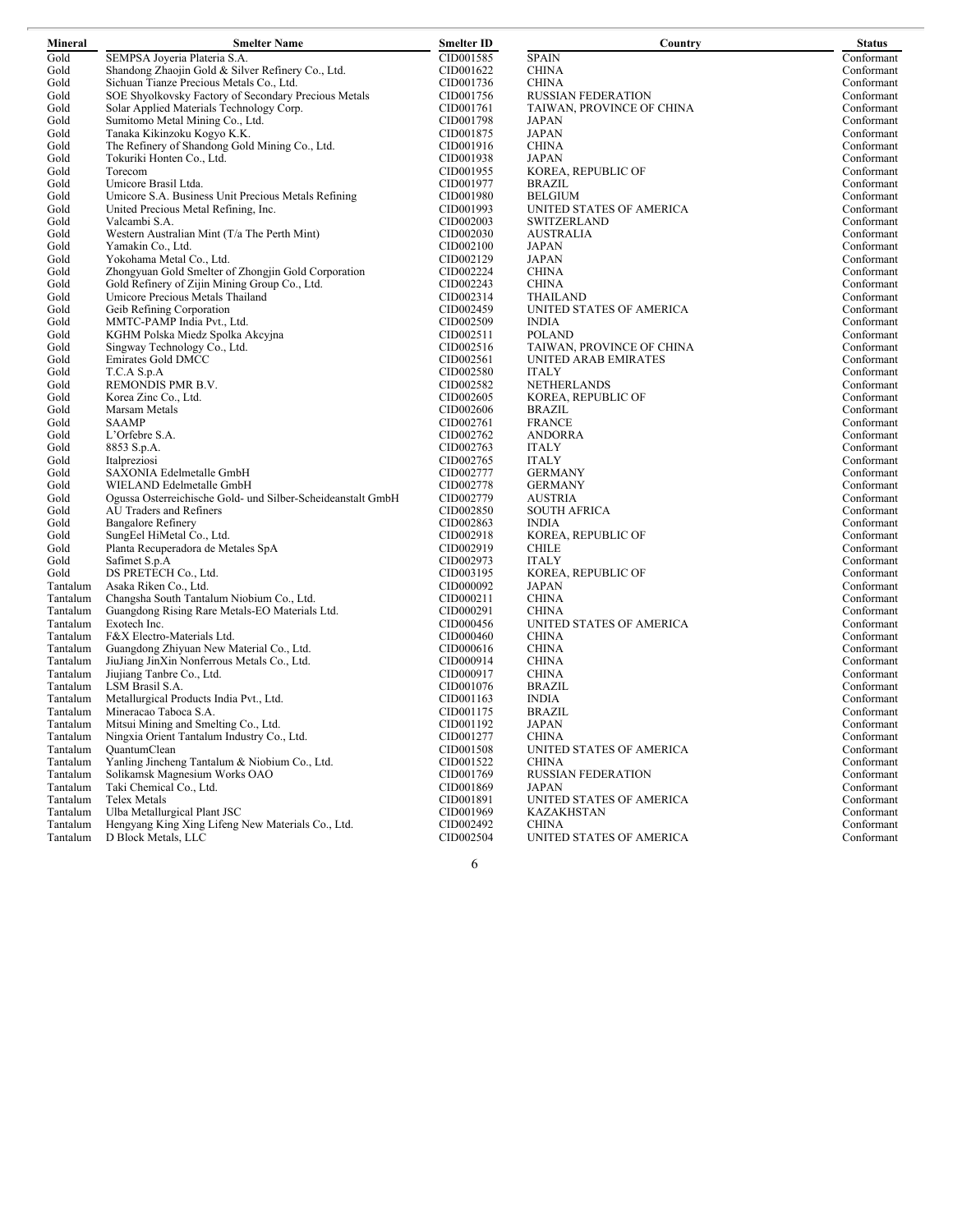| Mineral    | <b>Smelter Name</b>                                                     | <b>Smelter ID</b>      | Country                                 | <b>Status</b>            |
|------------|-------------------------------------------------------------------------|------------------------|-----------------------------------------|--------------------------|
| Tantalum   | FIR Metals & Resource Ltd.                                              | CID002505              | <b>CHINA</b>                            | Conformant               |
| Tantalum   | Jiujiang Zhongao Tantalum & Niobium Co., Ltd.                           | CID002506              | <b>CHINA</b>                            | Conformant               |
| Tantalum   | XinXing HaoRong Electronic Material Co., Ltd.                           | CID002508              | <b>CHINA</b>                            | Conformant               |
| Tantalum   | Jiangxi Dinghai Tantalum & Niobium Co., Ltd.                            | CID002512              | <b>CHINA</b>                            | Conformant               |
| Tantalum   | <b>KEMET Blue Metals</b>                                                | CID002539              | <b>MEXICO</b>                           | Conformant               |
| Tantalum   | H.C. Starck Co., Ltd.                                                   | CID002544              | <b>THAILAND</b>                         | Conformant               |
| Tantalum   | H.C. Starck Tantalum and Niobium GmbH                                   | CID002545              | <b>GERMANY</b>                          | Conformant               |
| Tantalum   | H.C. Starck Hermsdorf GmbH                                              | CID002547              | <b>GERMANY</b>                          | Conformant               |
| Tantalum   | H.C. Starck Inc.                                                        | CID002548              | UNITED STATES OF AMERICA                | Conformant               |
| Tantalum   | H.C. Starck Ltd.                                                        | CID002549              | JAPAN                                   | Conformant               |
| Tantalum   | H.C. Starck Smelting GmbH & Co. KG                                      | CID002550              | <b>GERMANY</b>                          | Conformant               |
| Tantalum   | Global Advanced Metals Boyertown                                        | CID002557              | UNITED STATES OF AMERICA                | Conformant               |
| Tantalum   | Global Advanced Metals Aizu                                             | CID002558              | JAPAN                                   | Conformant               |
| Tantalum   | <b>KEMET Blue Powder</b>                                                | CID002568              | UNITED STATES OF AMERICA                | Conformant               |
| Tantalum   | Resind Industria e Comercio Ltda.                                       | CID002707              | BRAZIL                                  | Conformant               |
| Tantalum   | Jiangxi Tuohong New Raw Material                                        | CID002842              | <b>CHINA</b>                            | Conformant               |
| Tantalum   | PRG Dooel                                                               | CID002847              | NORTH MACEDONIA                         | Conformant               |
| Tin        | Chenzhou Yunxiang MinB103:D162ing and Metallurgy Co., Ltd.              | CID000228              | <b>CHINA</b>                            | Conformant               |
| Tin        | Alpha                                                                   | CID000292              | UNITED STATES OF AMERICA                | Conformant               |
| Tin        | PT Aries Kencana Sejahtera                                              | CID000309              | <b>INDONESIA</b>                        | Conformant               |
| Tin        | CV United Smelting                                                      | CID000315              | <b>INDONESIA</b>                        | Conformant               |
| Tin        | Dowa                                                                    | CID000402              | <b>JAPAN</b>                            | Conformant               |
| Tin        | <b>EM Vinto</b>                                                         | CID000438              | <b>BOLIVIA (PLURINATIONAL STATE OF)</b> | Conformant               |
| Tin        | Fenix Metals                                                            | CID000468              | <b>POLAND</b>                           | Conformant               |
| Tin        | Gejiu Non-Ferrous Metal Processing Co., Ltd.                            | CID000538              | <b>CHINA</b>                            | Conformant               |
| Tin        | Gejiu Zili Mining And Metallurgy Co., Ltd.                              | CID000555              | <b>CHINA</b>                            | Conformant               |
| Tin        | Huichang Jinshunda Tin Co., Ltd.                                        | CID000760              | <b>CHINA</b>                            | Conformant               |
| Tin        | Gejiu Kai Meng Industry and Trade LLC                                   | CID000942              | <b>CHINA</b>                            | Conformant               |
| Tin        | China Tin Group Co., Ltd.                                               | CID001070              | <b>CHINA</b>                            | Conformant               |
| Tin        | Malaysia Smelting Corporation (MSC)                                     | CID001105              | MALAYSIA                                | Conformant               |
| Tin        | Metallic Resources, Inc.                                                | CID001142              | UNITED STATES OF AMERICA                | Conformant               |
| Tin        | Mineracao Taboca S.A.                                                   | CID001173              | BRAZIL                                  | Conformant               |
| Tin        | Minsur                                                                  | CID001182<br>CID001191 | <b>PERU</b><br>JAPAN                    | Conformant               |
| Tin        | Mitsubishi Materials Corporation<br>Jiangxi New Nanshan Technology Ltd. | CID001231              | <b>CHINA</b>                            | Conformant<br>Conformant |
| Tin<br>Tin | O.M. Manufacturing (Thailand) Co., Ltd.                                 | CID001314              | THAILAND                                | Conformant               |
| Tin        | Operaciones Metalurgicas S.A.                                           | CID001337              | <b>BOLIVIA (PLURINATIONAL STATE OF)</b> | Conformant               |
| Tin        | PT Bangka Tin Industry                                                  | CID001419              | <b>INDONESIA</b>                        | Conformant               |
| Tin        | PT Belitung Industri Sejahtera                                          | CID001421              | <b>INDONESIA</b>                        | Conformant               |
| Tin        | PT Bukit Timah                                                          | CID001428              | <b>INDONESIA</b>                        | Conformant               |
| Tin        | PT DS Jaya Abadi                                                        | CID001434              | <b>INDONESIA</b>                        | Conformant               |
| Tin        | PT Mitra Stania Prima                                                   | CID001453              | <b>INDONESIA</b>                        | Conformant               |
| Tin        | PT Panca Mega Persada                                                   | CID001457              | <b>INDONESIA</b>                        | Conformant               |
| Tin        | PT Prima Timah Utama                                                    | CID001458              | <b>INDONESIA</b>                        | Conformant               |
| Tin        | PT Refined Bangka Tin                                                   | CID001460              | <b>INDONESIA</b>                        | Conformant               |
| Tin        | PT Sariwiguna Binasentosa                                               | CID001463              | <b>INDONESIA</b>                        | Conformant               |
| Tin        | PT Stanindo Inti Perkasa                                                | CID001468              | <b>INDONESIA</b>                        | Conformant               |
| Tin        | PT Timah Tbk Kundur                                                     | CID001477              | <b>INDONESIA</b>                        | Conformant               |
| Tin        | PT Timah Tbk Mentok                                                     | CID001482              | <b>INDONESIA</b>                        | Conformant               |
| Tin        | PT Tinindo Inter Nusa                                                   | CID001490              | <b>INDONESIA</b>                        | Conformant               |
| Tin        | PT Tommy Utama                                                          | CID001493              | <b>INDONESIA</b>                        | Conformant               |
| Tin        | Rui Da Hung                                                             | CID001539              | TAIWAN, PROVINCE OF CHINA               | Conformant               |
| Tin        | Soft Metais Ltda.                                                       | CID001758              | <b>BRAZIL</b>                           | Conformant               |
| Tin        | Thaisarco                                                               | CID001898              | <b>THAILAND</b>                         | Conformant               |
| Tin        | Gejiu Yunxin Nonferrous Electrolysis Co., Ltd.                          | CID001908              | <b>CHINA</b>                            | Conformant               |
| Tin        | White Solder Metalurgia e Mineracao Ltda.                               | CID002036              | <b>BRAZIL</b>                           | Conformant               |
| Tin        | Yunnan Chengfeng Non-ferrous Metals Co., Ltd.                           | CID002158              | <b>CHINA</b>                            | Conformant               |
| Tin        | Yunnan Tin Company Limited                                              | CID002180              | <b>CHINA</b>                            | Conformant               |
| Tin        | CV Venus Inti Perkasa                                                   | CID002455              | <b>INDONESIA</b>                        | Conformant               |
| Tin        | Magnu's Minerais Metais e Ligas Ltda.                                   | CID002468              | <b>BRAZIL</b>                           | Conformant               |
| Tin        | Melt Metais e Ligas S.A.                                                | CID002500              | <b>BRAZIL</b>                           | Conformant               |
| Tin        | PT ATD Makmur Mandiri Jaya                                              | CID002503              | <b>INDONESIA</b>                        | Conformant               |
| Tin        | O.M. Manufacturing Philippines, Inc.                                    | CID002517              | <b>PHILIPPINES</b>                      | Conformant               |
| Tin        | CV Dua Sekawan                                                          | CID002592              | <b>INDONESIA</b>                        | Conformant               |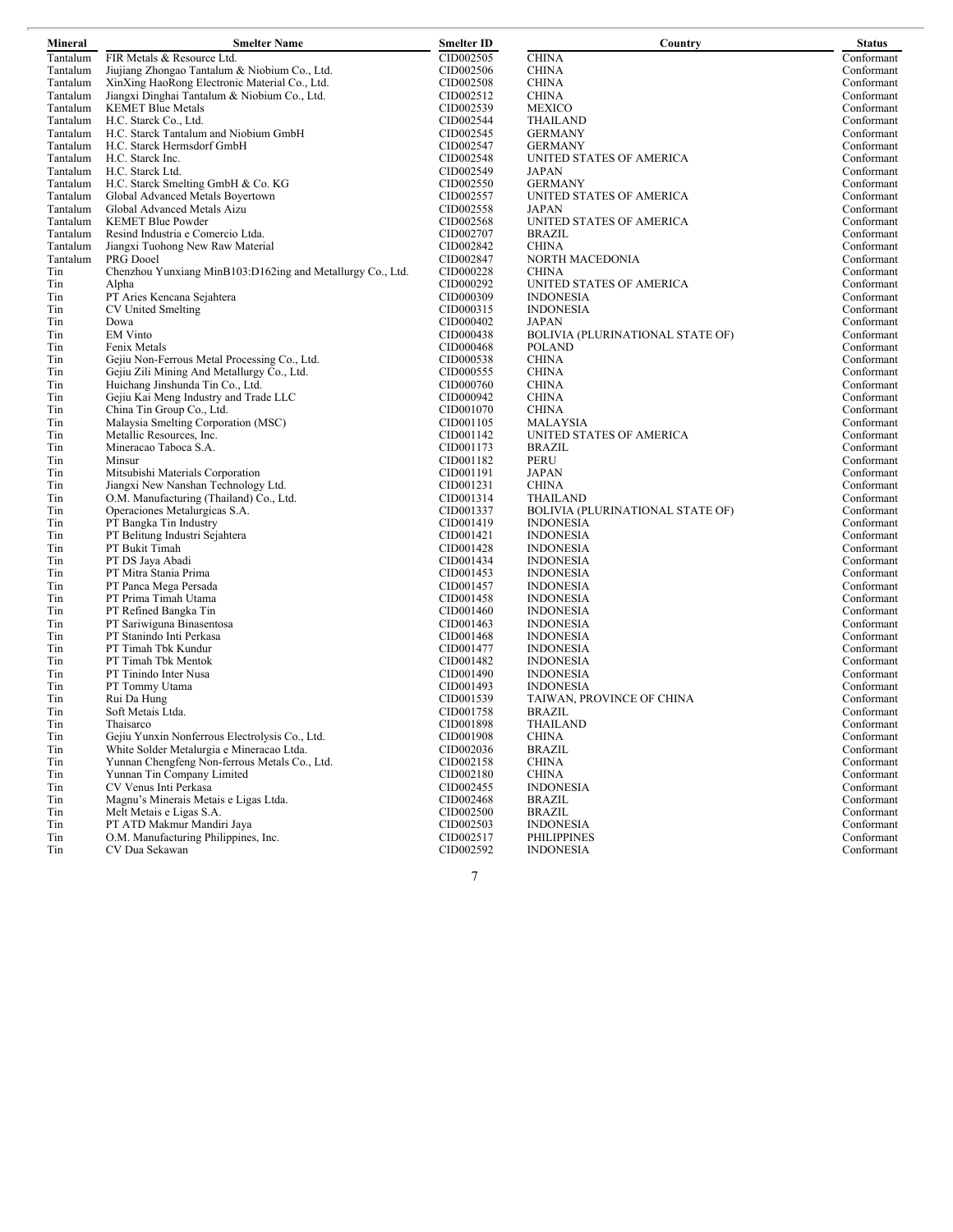| Mineral              | <b>Smelter Name</b>                                                 | <b>Smelter ID</b>      | Country                   | <b>Status</b> |
|----------------------|---------------------------------------------------------------------|------------------------|---------------------------|---------------|
| Tin                  | PT Rajehan Ariq                                                     | CID002593              | <b>INDONESIA</b>          | Conformant    |
| Tin                  | Resind Industria e Comercio Ltda.                                   | CID002706              | <b>BRAZIL</b>             | Conformant    |
| Tin                  | Metallo Belgium N.V.                                                | CID002773              | <b>BELGIUM</b>            | Conformant    |
| Tin                  | Metallo Spain S.L.U.                                                | CID002774              | <b>SPAIN</b>              | Conformant    |
| Tin                  | PT Bangka Prima Tin                                                 | CID002776              | <b>INDONESIA</b>          | Conformant    |
| Tin                  | Thai Nguyen Mining and Metallurgy Co., Ltd.                         | CID002834              | <b>VIET NAM</b>           | Conformant    |
| Tin                  | PT Menara Cipta Mulia                                               | CID002835              | <b>INDONESIA</b>          | Conformant    |
| Tin                  | HuiChang Hill Tin Industry Co., Ltd.                                | CID002844              | <b>CHINA</b>              | Conformant    |
| Tin                  | Gejiu Fengming Metallurgy Chemical Plant                            | CID002848              | <b>CHINA</b>              | Conformant    |
| Tin                  | Guanyang Guida Nonferrous Metal Smelting Plant                      | CID002849              | <b>CHINA</b>              | Conformant    |
| Tin                  | Guangdong Hanhe Non-Ferrous Metal Co., Ltd.                         | CID003116              | <b>CHINA</b>              | Conformant    |
| Tin                  | Chifeng Dajingzi Tin Industry Co., Ltd.                             | CID003190              | <b>CHINA</b>              | Conformant    |
| Tin                  | Tin Technology & Refining                                           | CID003325              | UNITED STATES OF AMERICA  | Conformant    |
| Tungsten             | A.L.M.T. Corp.                                                      | CID000004              | <b>JAPAN</b>              | Conformant    |
| Tungsten             | Kennametal Huntsville                                               | CID000105              | UNITED STATES OF AMERICA  | Conformant    |
| Tungsten             | Guangdong Xianglu Tungsten Co., Ltd.                                | CID000218              | <b>CHINA</b>              | Conformant    |
| Tungsten             | Chongyi Zhangyuan Tungsten Co., Ltd.                                | CID000258              | <b>CHINA</b>              | Conformant    |
| Tungsten             | Fujian Jinxin Tungsten Co., Ltd.                                    | CID000499              | <b>CHINA</b>              | Conformant    |
| Tungsten             | Global Tungsten & Powders Corp.                                     | CID000568              | UNITED STATES OF AMERICA  | Conformant    |
| Tungsten             | Hunan Chenzhou Mining Co., Ltd.                                     | CID000766              | <b>CHINA</b>              | Conformant    |
| Tungsten             | Hunan Chunchang Nonferrous Metals Co., Ltd.                         | CID000769              | <b>CHINA</b>              | Conformant    |
| Tungsten             | Japan New Metals Co., Ltd.                                          | CID000825              | JAPAN                     | Conformant    |
| Tungsten             | Ganzhou Huaxing Tungsten Products Co., Ltd.                         | CID000875              | <b>CHINA</b>              | Conformant    |
| Tungsten             | Kennametal Fallon                                                   | CID000966              | UNITED STATES OF AMERICA  | Conformant    |
|                      | Tejing (Vietnam) Tungsten Co., Ltd.                                 | CID001889              | <b>VIET NAM</b>           | Conformant    |
| Tungsten             | Wolfram Bergbau und Hutten AG                                       | CID002044              | <b>AUSTRIA</b>            | Conformant    |
| Tungsten             | Xiamen Tungsten Co., Ltd.                                           | CID002082              | <b>CHINA</b>              | Conformant    |
| Tungsten             | Xinhai Rendan Shaoguan Tungsten Co., Ltd.                           |                        | <b>CHINA</b>              | Conformant    |
| Tungsten<br>Tungsten | Ganzhou Jiangwu Ferrotungsten Co., Ltd.                             | CID002095<br>CID002315 | <b>CHINA</b>              | Conformant    |
|                      | Jiangxi Yaosheng Tungsten Co., Ltd.                                 | CID002316              | <b>CHINA</b>              | Conformant    |
| Tungsten             |                                                                     | CID002317              | <b>CHINA</b>              |               |
| Tungsten             | Jiangxi Xinsheng Tungsten Industry Co., Ltd.                        |                        |                           | Conformant    |
| Tungsten             | Jiangxi Tonggu Non-ferrous Metallurgical & Chemical Co., Ltd.       | CID002318              | <b>CHINA</b>              | Conformant    |
| Tungsten             | Malipo Haiyu Tungsten Co., Ltd.<br>Xiamen Tungsten (H.C.) Co., Ltd. | CID002319              | <b>CHINA</b>              | Conformant    |
| Tungsten             |                                                                     | CID002320              | <b>CHINA</b>              | Conformant    |
| Tungsten             | Jiangxi Gan Bei Tungsten Co., Ltd.                                  | CID002321              | <b>CHINA</b>              | Conformant    |
| Tungsten             | Ganzhou Seadragon W & Mo Co., Ltd.                                  | CID002494              | <b>CHINA</b>              | Conformant    |
| Tungsten             | Asia Tungsten Products Vietnam Ltd.                                 | CID002502              | <b>VIET NAM</b>           | Conformant    |
| Tungsten             | Chenzhou Diamond Tungsten Products Co., Ltd.                        | CID002513              | <b>CHINA</b>              | Conformant    |
| Tungsten             | H.C. Starck Tungsten GmbH                                           | CID002541              | <b>GERMANY</b>            | Conformant    |
| Tungsten             | H.C. Starck Smelting GmbH & Co. KG                                  | CID002542              | <b>GERMANY</b>            | Conformant    |
| Tungsten             | Masan Tungsten Chemical LLC (MTC)                                   | CID002543              | <b>VIET NAM</b>           | Conformant    |
| Tungsten             | Jiangwu H.C. Starck Tungsten Products Co., Ltd.                     | CID002551              | <b>CHINA</b>              | Conformant    |
| Tungsten             | Hunan Chuangda Vanadium Tungsten Co., Ltd. Wuji                     | CID002579              | <b>CHINA</b>              | Conformant    |
| Tungsten             | Niagara Refining LLC<br>Ganzhou Haichuang Tungsten Co., Ltd.        | CID002589              | UNITED STATES OF AMERICA  | Conformant    |
| Tungsten             |                                                                     | CID002645              | <b>CHINA</b>              | Conformant    |
| Tungsten             | Hydrometallurg, JSC                                                 | CID002649              | <b>RUSSIAN FEDERATION</b> | Conformant    |
| Tungsten             | Unecha Refractory metals plant                                      | CID002724              | <b>RUSSIAN FEDERATION</b> | Conformant    |
| Tungsten             | Philippine Chuangxin Industrial Co., Inc.                           | CID002827              | <b>PHILIPPINES</b>        | Conformant    |
| Tungsten             | Xinfeng Huarui Tungsten & Molybdenum New Material Co., Ltd.         | CID002830              | <b>CHINA</b>              | Conformant    |
| Tungsten             | <b>ACL Metais Eireli</b>                                            | CID002833              | <b>BRAZIL</b>             | Conformant    |
| Tungsten             | Woltech Korea Co., Ltd.                                             | CID002843              | KOREA, REPUBLIC OF        | Conformant    |
| Tungsten             | Moliren Ltd.                                                        | CID002845              | <b>RUSSIAN FEDERATION</b> | Conformant    |
| Tungsten             | KGETS Co., Ltd.                                                     | CID003388              | KOREA, REPUBLIC OF        | Conformant    |